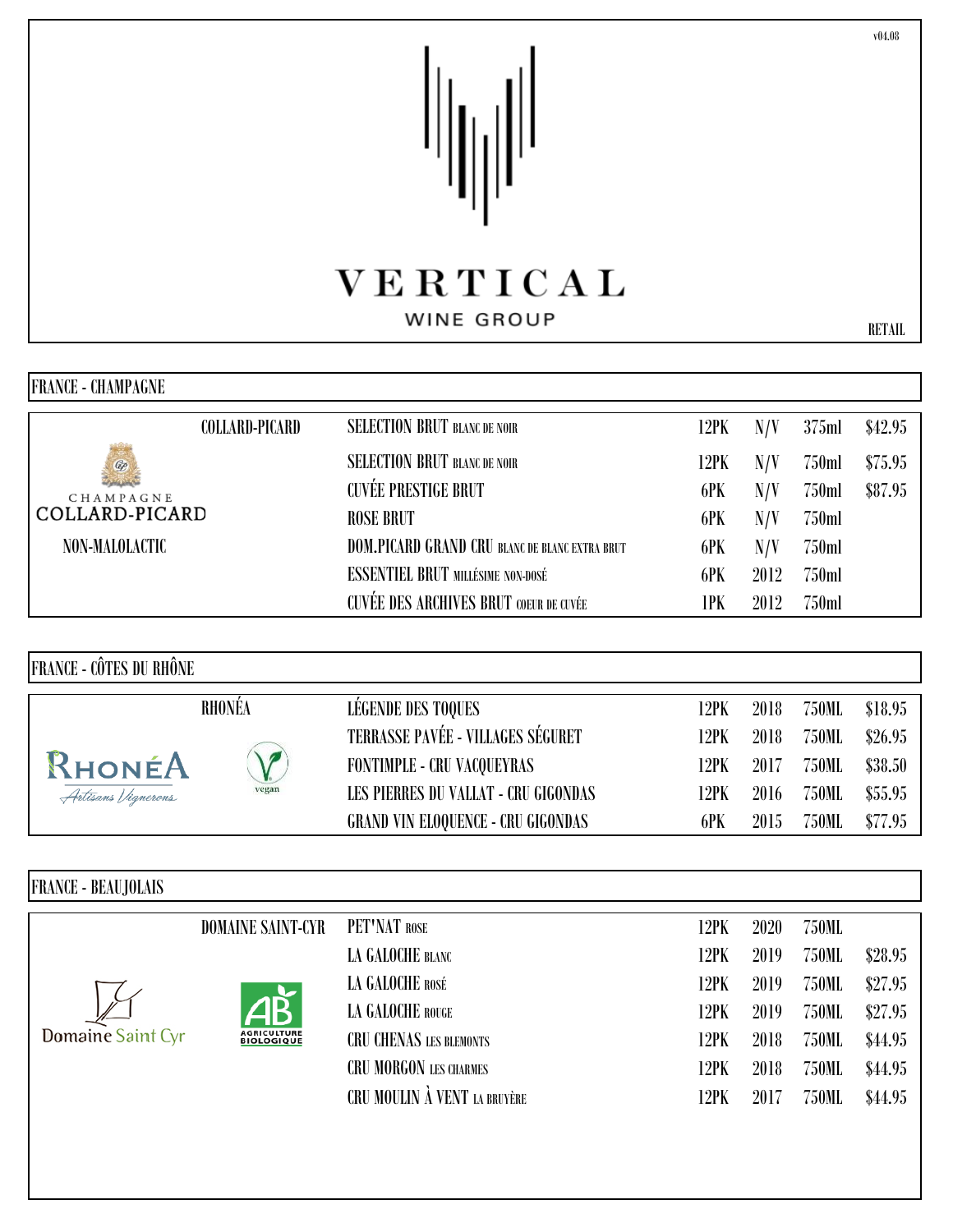| <b>FRANCE - BORDEAUX</b>              |                      |                                                         |      |      |              |         |
|---------------------------------------|----------------------|---------------------------------------------------------|------|------|--------------|---------|
|                                       | <b>CHÂTEAU FLEUR</b> | <b>BORDEAUX SUPÉRIEUR</b>                               | 12PK | 2016 | 750ML        | \$25.95 |
| EXATELE<br><b>FLEUR HAUT GAUSSENS</b> | <b>HAUT GAUSSENS</b> | <b>MALBEC BORDEAUX SUPÉRIEUR</b>                        | 6PK  | 2016 | 750ML        | \$49.95 |
|                                       |                      | <b>GRAND VIN BORDEAUX SUPÉRIEUR</b>                     | 6PK  | 2016 | 750ML        | \$76.95 |
|                                       |                      |                                                         |      |      |              |         |
| <b>ITALY - BASILICATA</b>             |                      |                                                         |      |      |              |         |
|                                       | CANTINA DI VENOSA    | AGLIANICO - VIGNALI                                     | 12PK | 2018 | 750ML        | \$16.50 |
|                                       |                      | VERBO - MALVASIA                                        | 12PK | 2019 | 750ML        | \$21.50 |
|                                       |                      | VERBO - AGLIANICO ROSATO                                | 12PK | 2019 | 750ML        | \$21.50 |
|                                       |                      | VERBO - AGLIANICO DEL VULTURE                           | 12PK | 2017 | 750ML        | \$21.50 |
| <b>CANTINA DI VENOSA</b>              |                      | TERRE DI ORAZIO - AGLIANICO DEL VULTURE                 | 12PK | 2016 | 750ML        | \$24.50 |
|                                       |                      | <b>CARATO VENUSIO - AGLIANICO DEL VULTURE SUPERIORE</b> | 12PK | 2013 | <b>750ML</b> | \$64.95 |
|                                       |                      | MATEMATICO - MERLOT/AGLIANICO                           | 6PK  | 2017 | 750ML        | \$76.95 |
|                                       |                      |                                                         |      |      |              |         |
| <b>ITALY - FRIULI</b>                 |                      |                                                         |      |      |              |         |
|                                       | <b>ANTONUTTI</b>     | RIBOLLA GIALLA                                          | 12PK | 2018 | <b>750ML</b> | \$25.50 |
|                                       |                      | PINOT GRIGIO                                            | 12PK | 2019 | <b>750ML</b> | \$25.50 |
|                                       |                      | PINOT GRIGIO RAMATO                                     | 12PK | 2019 | <b>750ML</b> | \$25.50 |

|               |                       | PINOT GRIGIO RAMATO                           | 12PK | 2019 | 750ML        | \$25.50 |
|---------------|-----------------------|-----------------------------------------------|------|------|--------------|---------|
|               |                       | <b>SAUVIGNON BLANC</b>                        | 12PK | 2018 | 750ML        | \$25.50 |
|               |                       | <b>FRIULANO</b>                               | 12PK | 2018 | 750ML        | \$25.50 |
|               |                       | <b>TRAMINER AROMATICO</b>                     | 12PK | 2018 | 750ML        | \$25.50 |
|               |                       | PINOT NERO                                    | 12PK | 2017 | 750ML        | \$25.50 |
|               |                       | <b>MERLOT</b>                                 | 12PK | 2018 | <b>750ML</b> | \$25.50 |
|               |                       | RIBOLLA GIALLA SPUMANTE BRUT                  | 6PK  | N/V  | 750ML        | \$29.95 |
| antonutti     |                       | ROS DI MURI CABERNET SAUVIGNON/MERLOT/REFOSCO | 6PK  | 2015 | 750ML        | \$38.95 |
| Vini dal 1921 |                       | PINUS NIGRA - PINOT NERO RISERVA              | 4PK  | 2017 | 750ML        | \$54.95 |
|               |                       | POPPÓNE APPASSIMENTO MERLOT/PIGNOLO           | 4PK  | 2016 | 750ML        | \$59.95 |
|               |                       | LINDUL TRAMINER AROMATICO DESSERT WINE        | 1PK  | N/V  | 500ML        | \$99.95 |
|               | <b>COLLEVENTO 921</b> | PINOT GRIGIO                                  | 12PK | 2018 | 750ML        | \$15.50 |
|               |                       | SAUVIGNON BLANC                               | 12PK | 2018 | 750ML        | \$15.50 |
|               |                       | <b>MERLOT</b>                                 | 12PK | 2018 | <b>750ML</b> | \$15.50 |

| <b>ITALY - ALTO ADIGE</b>            |                    |                          |      |      |       |         |
|--------------------------------------|--------------------|--------------------------|------|------|-------|---------|
|                                      | <b>CASTELFEDER</b> | PINOT BIANCO - VOM STEIN | 12PK | 2018 | 750ML | \$27.95 |
| $\bar{\mu}$                          |                    | CHARDONNAY - DOSS        | 12PK | 2018 | 750ML | \$29.50 |
|                                      |                    | SAUVIGNON BLANC - RAIF   | 12PK | 2018 | 750ML | \$34.50 |
| Castelfeder<br>SÜDTIROL - ALTO ADIGE |                    | LAGREIN - RIEDER         | 12PK | 2018 | 750ML | \$30.95 |
|                                      |                    | PINOT NERO - GLENER      | 2PK  | 2017 | 750ML | \$38.95 |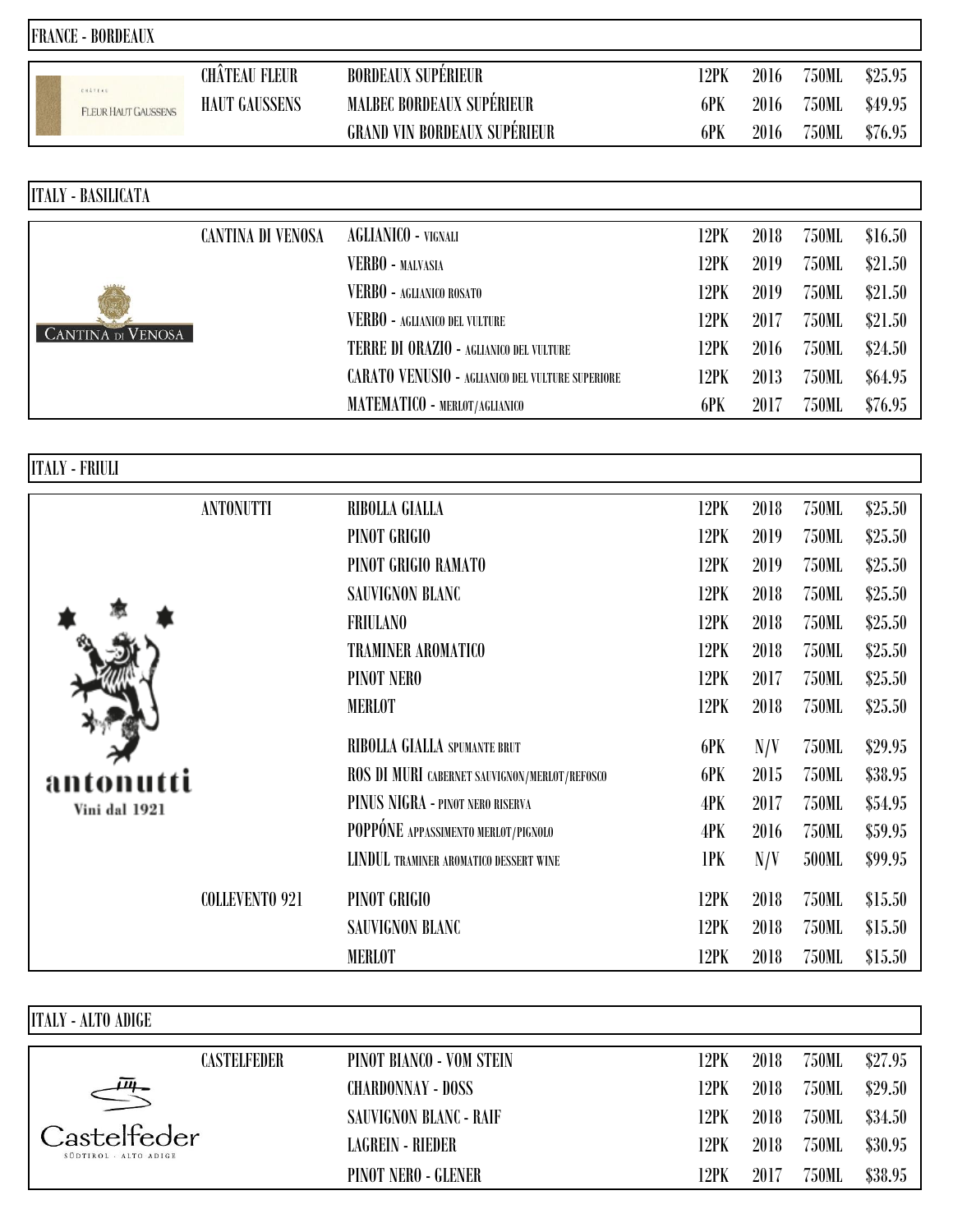| <b>ITALY - PIEMONTE</b> |                      |                                            |      |      |              |          |
|-------------------------|----------------------|--------------------------------------------|------|------|--------------|----------|
|                         | <b>FONTANASSA</b>    | GAVI - CÀ ADUA                             | 12PK | 2019 | 750ML        | \$25.50  |
|                         |                      | <b>GAVI DEL COMUNE DI GAVI - ROVERETO</b>  | 12PK | 2018 | <b>750ML</b> | \$37.50  |
|                         |                      | <b>GAVI DEL COMUNE DI GAVI - CITU 1921</b> | 6PK  | 2015 | 750ML        | \$51.95  |
| ntanassa                |                      | COLLI TORTONESI TIMORASSO - MARIN          | 6PK  | 2016 | 750ML        | \$49.95  |
|                         |                      |                                            |      |      |              |          |
| <b>ITALY - PIEMONTE</b> |                      |                                            |      |      |              |          |
|                         | <b>SALVANO</b>       | <b>ROERO ARNEIS</b>                        | 12PK | 2018 | <b>750ML</b> | \$26.95  |
|                         |                      | <b>BARBARESCO</b>                          | 12PK | 2016 | 750ML        | \$52.95  |
|                         |                      | <b>BAROLO</b>                              | 12PK | 2015 | <b>750ML</b> | \$55.95  |
|                         |                      | TR3                                        | 6PK  | N/V  | 750ML        | \$39.95  |
|                         |                      | <b>LANGHE ROSSO - TRABUCH</b>              | 6PK  | 2016 | <b>750ML</b> | \$43.95  |
|                         |                      | PIEDMONTE ROSSO - ORO NERO                 | 6PK  | 2015 | <b>750ML</b> | \$57.95  |
|                         |                      | DIANO D'ALBA - FOSCO                       | 6PK  | 2017 | <b>750ML</b> | \$39.95  |
|                         |                      | <b>BARBERA SUPERIORE</b>                   | 6PK  | 2017 | <b>750ML</b> | \$49.50  |
| <b>SALVANO</b>          |                      | <b>LANGHE NEBBIOLO - GENTILIUM</b>         | 6PK  | 2017 | <b>750ML</b> | \$49.95  |
|                         |                      | <b>BARBARESO RISERVA</b>                   | 6PK  | 2012 | <b>750ML</b> | \$102.95 |
|                         |                      | <b>BAROLO RISERVA - VINORUM</b>            | 6PK  | 2011 | <b>750ML</b> | \$117.50 |
|                         |                      |                                            |      |      |              |          |
| <b>ITALY - VENETO</b>   |                      |                                            |      |      |              |          |
|                         | <b>MONTIGOLI</b>     | <b>ROSSO VERONESE</b>                      | 12PK | 2018 | 750ML        | \$15.50  |
| MONTIGOLI               |                      | VALPOLICELLA CLASSICO                      | 12PK | 2018 | 750ML        | \$17.50  |
|                         |                      | <b>APPASSIMENTO</b>                        | 12PK | 2017 | <b>750ML</b> | \$20.95  |
| <b>ITALY - VENETO</b>   |                      |                                            |      |      |              |          |
|                         |                      |                                            |      |      |              |          |
|                         | <b>DOMINI VENETI</b> | <b>SOAVE CLASSICO</b>                      | 12PK | 2019 | 750ML        | \$18.75  |
|                         |                      | VALPOLICELLA CLASSICO                      | 12PK | 2018 | 750ML        | \$19.50  |
|                         |                      | LA CASETTA - RIPASSO SUPERIORE CLASSICO    | 12PK | 2017 | 750ML        | \$35.50  |
|                         |                      | VERJAGO - VALPOLICELLA SUPERIORE CLASSICO  | 6PK  | 2016 | 750ML        | \$49.95  |
|                         |                      | AMARONE DELLA VALPOLICELLA CLASSICO        | 12PK | 2016 | 750ML        | \$61.00  |
|                         |                      | MATER - AMARONE DELLA VALPOICELLA RISERVA  | 6PK  | 2012 | <b>750ML</b> | \$222.00 |
|                         |                      | RECIOTO DELLA VALPOLICELLA CLASSICO        | 6PK  | 2012 | 500ML        | \$54.95  |
| <b>DOMINI VENETI®</b>   |                      | <b>SOAVE CLASSICO</b>                      | 24PK | 2017 | 375ML        | \$11.00  |
|                         |                      | VALPOLICELLA CLASSICO                      | 24PK | 2017 | 375ML        | \$12.25  |
|                         |                      | LA CASETTA - RIPASSO SUPERIORE CLASSICO    | 24PK | 2015 | 375ML        | \$22.25  |
|                         |                      | AMARONE DELLA VALPOLICELLA CLASSICO        | 24PK | 2013 | 375ML        | \$36.50  |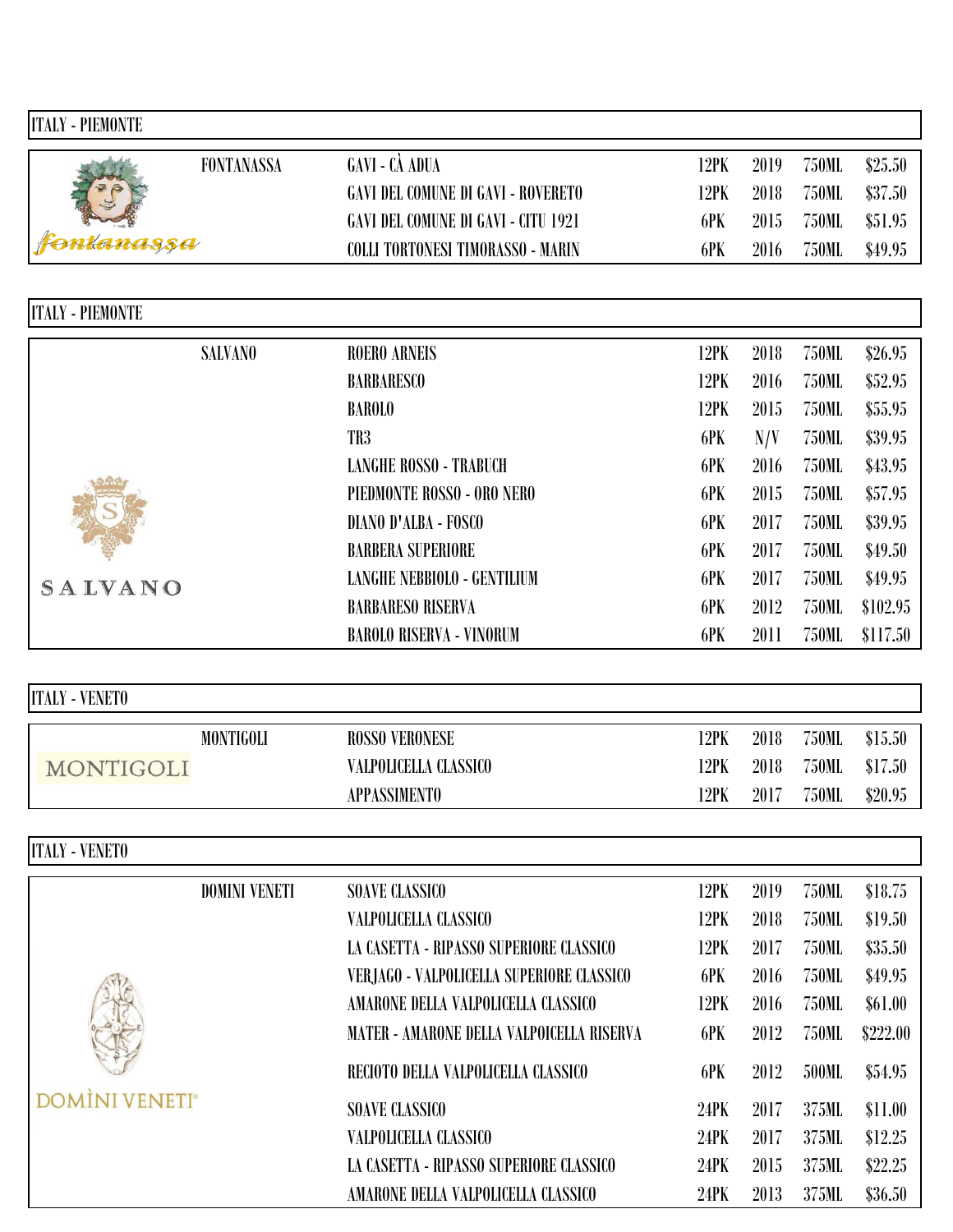| <b>GERMANY - MOSEL</b>         |                     |                                           |      |      |              |          |
|--------------------------------|---------------------|-------------------------------------------|------|------|--------------|----------|
|                                | <b>SORENTBERG</b>   | <b>RIESLING - ROTSCHIEFER</b>             | 6PK  | 2017 | <b>750ML</b> | \$44.95  |
| <b>SORENTBERG</b>              |                     | RIESLING - 1000 ALTE REBEN                | 1PK  | 2017 | 750ML        | \$155.00 |
|                                | <b>JULIUS TREIS</b> | RIESLING SPATLESE FEINHERB MULLAY-HOFBERG | 6PK  | 2017 | 750ML        | \$39.95  |
| ULIUS TREIS                    |                     | RIESLING ALTE REBEN TROCKEN               | 6PK  | 2017 | 750ML        | \$39.95  |
|                                |                     |                                           |      |      |              |          |
| PORTUGAL - DÃO                 |                     |                                           |      |      |              |          |
|                                | <b>GOTA WINE</b>    | PRUNUS PRIVATE SELECTION                  | 12PK | 2017 | <b>750ML</b> |          |
|                                |                     | <b>BERGAMOTA PRIVATE SELECTION</b>        | 12PK | 2016 | <b>750ML</b> |          |
| $\overline{\mathcal{A}}$       |                     | <b>CIRCUS NUMBER 1 - ACROBAT</b>          | 12PK | N/V  | <b>750ML</b> |          |
|                                |                     | <b>CIRCUS NUMBER 2 - STRONG MAN</b>       | 12PK | 2017 | <b>750ML</b> |          |
| PORTUGAL - ALENTEJO            |                     |                                           |      |      |              |          |
|                                | <b>GOTA WINE</b>    | <b>CIRCUS NUMBER 3 - CANON WOMAN</b>      | 12PK | 2019 | <b>750ML</b> |          |
|                                |                     | <b>CIRCUS NUMBER 4 - FIREMAN</b>          | 12PK | 2019 | <b>750ML</b> |          |
| PORTUGAL - TEJO                |                     |                                           |      |      |              |          |
|                                | <b>GOTA WINE</b>    | <b>CIRCUS NUMBER 5 - CLOWNS</b>           | 12PK | 2019 | <b>750ML</b> |          |
|                                |                     | <b>CIRCUS NUMBER 6 - ORCHESTRA</b>        | 12PK | 2018 | 750ML        |          |
| PORTUGAL - DOURO               |                     |                                           |      |      |              |          |
|                                | <b>GOTA WINE</b>    | <b>BERGAMOTA SINGLE VINEYARDS</b>         | 6PK  | 2016 | <b>750ML</b> |          |
|                                |                     |                                           |      |      |              |          |
| SPAIN - RIOJA ALTA             |                     |                                           |      |      |              |          |
|                                | SANCHO GARCÉS       | JOVEN TEMPRANILLO                         | 12PK | 2018 | 750ML        | \$16.95  |
|                                |                     | <b>CRIANZA TEMPRANILLO</b>                | 12PK | 2016 | 750ML        | \$19.50  |
|                                | ZINIO               | VIURA & TEMPRANILLO BLANCO                | 12PK | 2018 | <b>750ML</b> | \$17.95  |
| <b>Altra</b><br><b>ENVILLE</b> |                     | ROSADO TEMPRANILLO                        | 12PK | 2019 | 750ML        | \$17.95  |
|                                |                     | <b>GARNACHA</b>                           | 12PK | 2017 | 750ML        | \$19.50  |
|                                | vegan               | VENDIMIA SELECCIONADA CRIANZA TEMPRANILLO | 12PK | 2014 | 750ML        | \$27.50  |
|                                |                     | RESERVA TEMPRANILLO                       | 12PK | 2014 | 750ML        | \$44.95  |
|                                |                     | <b>SELECCION SUELOS TEMPRANILLO</b>       | 6PK  | 2011 | <b>750ML</b> | \$54.95  |
|                                |                     |                                           |      |      |              |          |
| SPAIN - LA MANCHA              |                     |                                           |      |      |              |          |

TINEDO JA! TEMPRANILLO<br>CALA N.1 TEMPRANILLO/SYRAH/CABERNET SAUVIGNON 12PK 2017 750ML \$19.50 CALA N.1 TEMPRANILLO/SYRAH/CABERNET SAUVIGNON 12PK 2017 750ML  $\begin{array}{c}\n\overbrace{\phantom{0}}^{x\overbrace{\phantom{0}}^{x\overbrace{\phantom{0}}^{x\overbrace{\phantom{0}}^{x\overbrace{\phantom{0}}^{x\overbrace{\phantom{0}}^{x\overbrace{\phantom{0}}^{x\overbrace{\phantom{0}}^{x\overbrace{\phantom{0}}^{x\overbrace{\phantom{0}}^{x\overbrace{\phantom{0}}^{x\overbrace{\phantom{0}}^{x\overbrace{\phantom{0}}^{x\overbrace{\phantom{0}}^{x\overbrace{\phantom{0}}^{x\overbrace{\phantom{0}}^{x\overbrace{\phantom{0}}^{x\overbrace{\phantom{0}}^{x\overbrace{\phantom{0}}^{x\overbrace$ **TINEDO** CALA N.2 TEMPRANILLO/GRACIANO/CABERNET SAUVIGNON 12PK 2015 750ML \$27.95